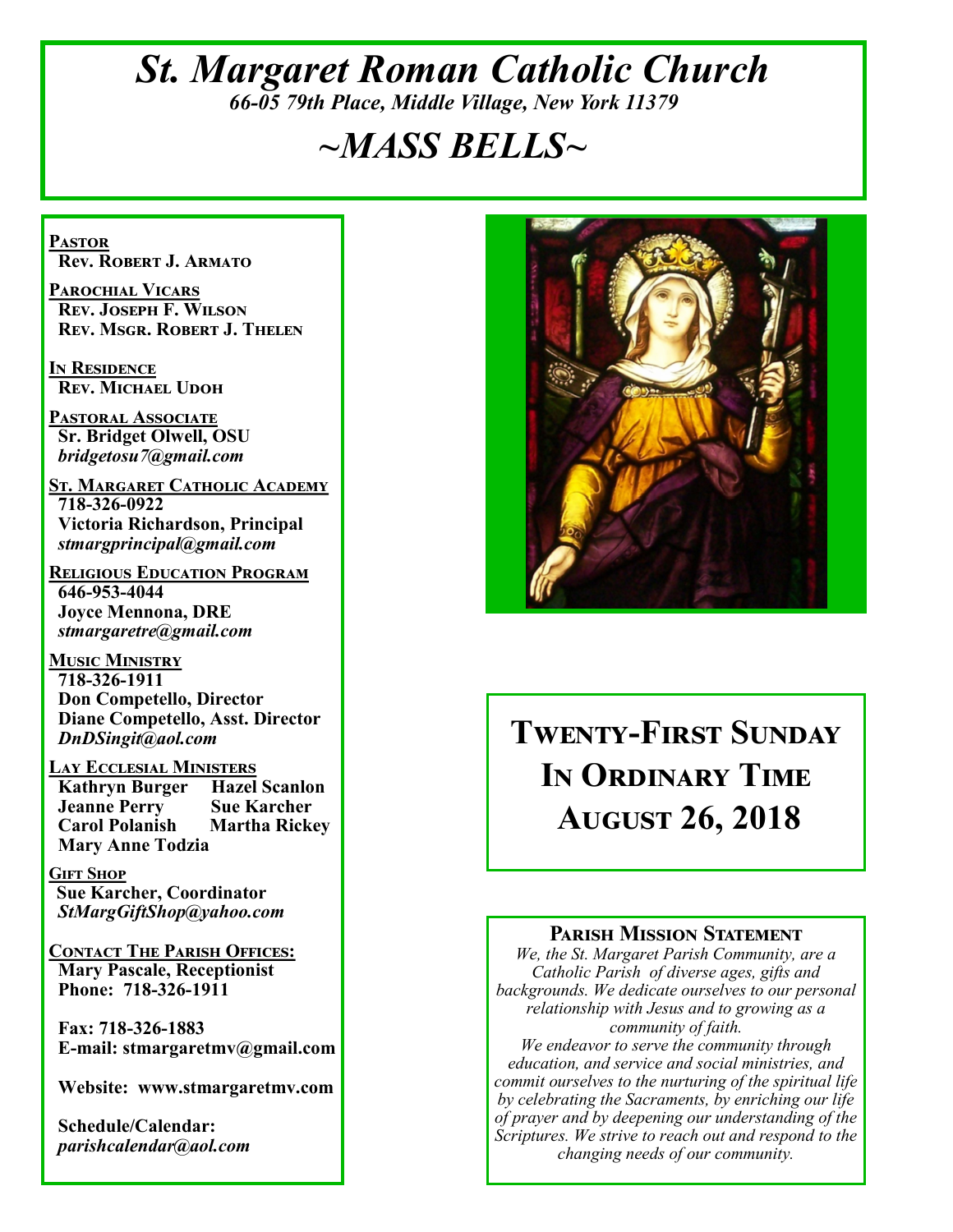# *MASSES FOR THE WEEK*

| SUN.                           | <b>AUGUST 26 - TWENTY-FIRST SUNDAY</b><br><b>IN ORDINARY TIME</b>                                                                            |
|--------------------------------|----------------------------------------------------------------------------------------------------------------------------------------------|
| 7:30<br>9:00                   | Antoinette P. Tomasulo<br>Il Popolo della Procchia/Vincenza, Mariano<br>e Salvatore Palmeri/Gandolfa Musca/Maria                             |
| 10:30                          | Puleri/Alfredo Tisi/Mieneal e Savrio Bosco/<br>Maria Stephens<br><b>NOON</b> Paul Lawrence<br>5:00PM Frank Coccaro                           |
| MON.<br>7:00<br>9:00           | <b>AUGUST 27 - ST. MONICA</b><br><b>Frank Coccaro</b><br>Chester & Eleanor Kapica                                                            |
| TUE.<br>7:00<br>9:00           | <b>AUGUST 28 - ST. AUGUSTINE</b><br>Grazziella Scimema<br>Maria & Arthur Fisher                                                              |
| WED.                           | <b>AUGUST 29 - THE PASSION OF</b><br><b>ST. JOHN THE BAPTIST</b>                                                                             |
| 7:00<br>9:00                   | Salvatore & Saveria Prezioso<br><b>Karl Matzelle</b>                                                                                         |
| THU.<br>7:00<br>9:00           | <b>AUGUST 30 - WEEKDAY</b><br>Anna Carosi<br><b>Robert Narky</b>                                                                             |
| FRI.<br>7:00<br>9:00           | <b>AUGUST 31 - WEEKDAY</b><br>Vera Krzewski/Velma Strack<br><b>Erick Steigerwald</b>                                                         |
| SAT.                           | <b>SEPTEMBER 1 - WEEKDAY/</b><br><b>FIRST SATURDAY</b>                                                                                       |
| 9:00                           | <b>COLLECTIVE: Deceased Priests of the</b><br>Diocese of Brooklyn & Rockville Centre/<br>Holy Souls/Bill & Lee DiGiovanna/Damian<br>Serrahn/ |
|                                | 5:00PM Tom Cordero                                                                                                                           |
| SUN.                           | <b>SEPTEMBER 2 - TWENTY-SECOND</b><br><b>SUNDAY IN ORDINARY TIME</b>                                                                         |
| 7:30<br>9:00                   | <b>Patrick Cronin</b><br>Salvatore Palmeri (BIRTH)/Gandolfa Musca/<br>Antonio Tollis/                                                        |
| 10:30<br><b>NOON</b><br>5:00PM | People of the Parish<br><b>Dolores DeBiase</b><br><b>Rosemary Healy</b>                                                                      |

#### **SUMMER MASS SCHEDULE**

 Our full Mass schedule will remain unchanged during August. **Please remember to dress appropriately and modestly** out of respect for our Lord and one another. The A/C will be on; we don't want anyone catching cold for lack of clothing.

# **PARISH INFORMATION**

#### **If you're not registered, please visit the Rectory office, which is open from Monday through Friday, 9 am to noon and 1 pm to 7:30 pm.**

**CONFESSIONS** - Saturday, 4-4:45 pm or by appointment with a priest.

**NOVENA** to Our Lady of the Miraculous Medal Mondays after the 9am Mass.

**MORNING PRAYER** daily from Monday through Friday at 8:45 am.

**BAPTISMS** take place on the 1st and 3rd Sundays of the month. Please call the rectory for an appointment and to register your child.

**WEDDINGS MUST** be scheduled at least six months in advance by appointment with a priest or a deacon. Please call the rectory office. For marriage preparation information visit www.pre-cana.org.

**THE ENGLISH CHOIR** rehearses on Tuesday, at 7 pm in the Church. Tenors and baritones needed!

**IL CORO ITALIANO** prattica ogni Domenica prima della Messa Italiana.

**THE YOUTH CHOIR** rehearses on Thursday, from 6-7 pm in the Church. For more info, DnDsingit@aol.com

**BOY SCOUT TROOP #119** meets on Tuesdays from 7:15-9 pm in the Parish Hall. New members are welcome, age 10 1/2 & up. Call Mr. Krzewski, 718-894-4099.

**CUB PACK #119** meets on Mondays from 7-8:30 pm in the Parish Hall. New members welcome, age 6 to 10-1/2. Call Mr. Krzewski, 718-894-4099.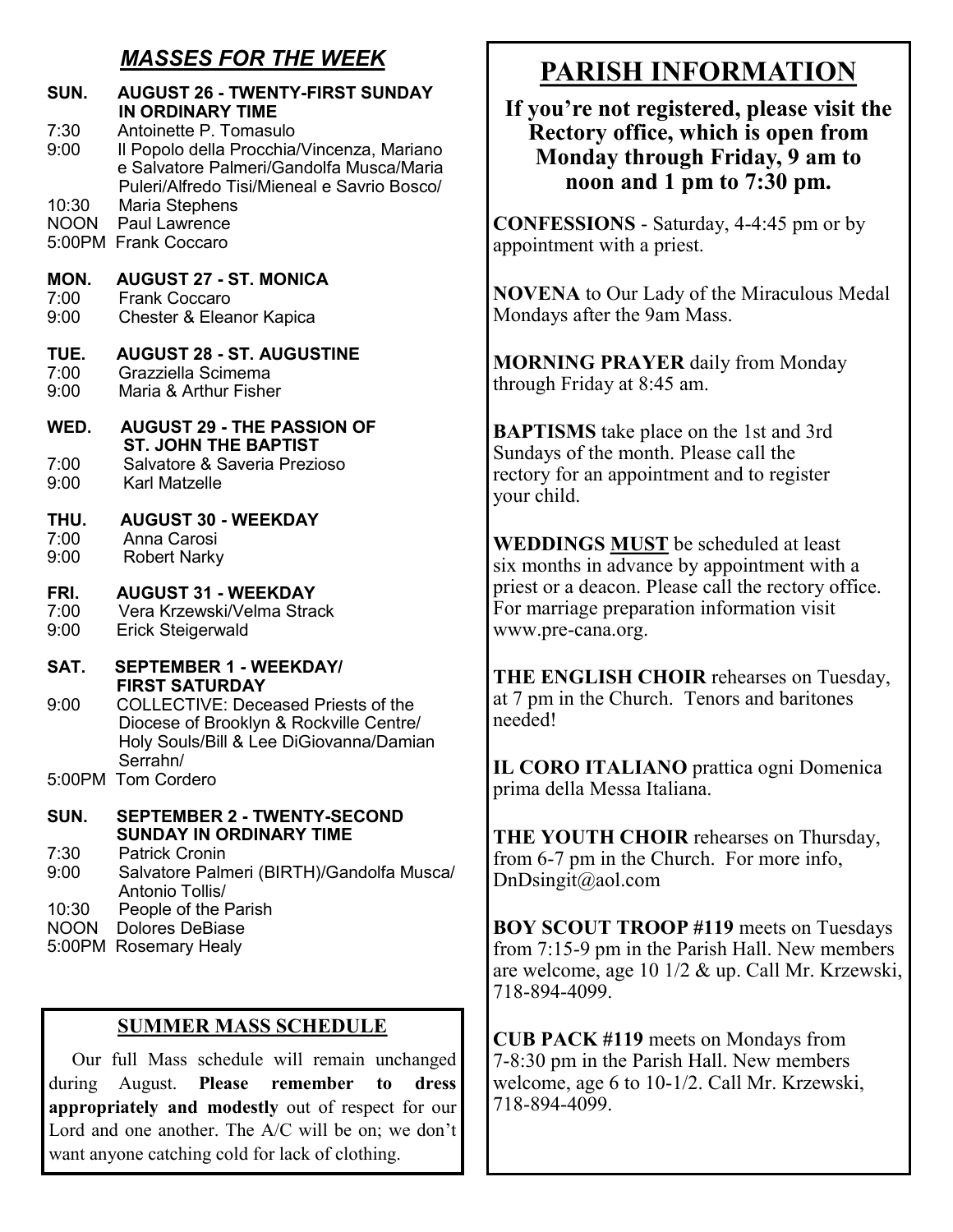# PLEASE PRAY FOR OUR SICK

Karen Guarascio, Connie Faccibene, Eileen Hinrichs, Linda Frazier, Cari Ann Falk-LoBello, Glen Falk, Ronald Frazier, John Downer, Robert Sabini, Lee Falk, Scott White, Baby McKinley Kelleher, Sean Harrison, Justin James Quirke, Elizabeth Ott, Marion Caracciola, Baby Keila Mary Champoli, The Ferrugio Family, Sandra Slattery, Richard Santangelo, Joseph Simon, James Taylor, James Leung, Dr. Joan Virostko, Alfie Poje, Margaret Cosentino, Ann Pompeo, Gloria Mojica, Larry Dumbra, Bob Marvin, Joseph O'Brien, Katie Bryzgornia, Daniel Fox, Domenica Millitello, Caterina D'Anna, Evelyn Mojica, Immaculate Marge D'Elia, Carol Arevalo, Jim O'Driscoll, Victoria Lippolis, Mary Rigovich, Matteo Sabini, Charles Schaaf, Alvaro Andres Gonzalez, Luis Sanchez, Billy Gillespie, Salvatore Locascio, George McGarry, Cathie Greulich, Anthony Bruno, Charles G. Krzewski, John Wert, Joseph Stubbs, Bob & Karen Schaefer, Michael Hirst, Mary Harrison, John Murphy, Anne McGinnis, Richard Santangelo, Norma Voyer, Vicky Turato,

*The names will remain for 3 months, please call 718-326-1911 and ask for continued prayers.*

#### **Prayer Requests**

**Pray for vocations to the Priesthood and Religious Life. Please pray for our men and women from our Parish serving in the defense of our country: Lt. Col. Thomas Frohnhoefer Sgt. Robert A. Domenici** 



#### *WE RECALL OUR BELOVED DECEASED*

*Especially, Miguel Lugo, May they rest in Christ's Peace!*

# *MEMORIALS*

#### *WINE & HOST THIS WEEK*

*are offered in memory of Carol Ann Coogan at the request of Margaret Maloney Beyer.* 

#### *SANCTUARY LAMP & ALTAR CANDLES THIS WEEK*

*are offered in memory of Marillyn Tuohy at the request of Michael & Anneliese Roemmelt.* 

#### *TABERNACLE LAMP THIS WEEK*

*is lit in memory of Anna Carosi.* 

# **TODAY'S READINGS**

*Twenty-First Sunday in Ordinary Time*

Jos 24:1-2a, 15-17, 18b Ps 34 2-3, 16-17, 18-19 20-21, 22-23 Eph 5:21-32 or 5:2a, 25-32 Jn 6:60-69

# **READINGS FOR THE WEEK**

Monday: 2 Thes 1:1-5, 11-12 Ps 96:1-2a, 2b-3, 4-5 Mt 23:13-22

Tuesday: 2 Thes 2:1-3a, 14-17 Ps 96:10, 11-12, 13 Mt 23:23-26

> Ps 128:1-2, 4-5 Mk 6:17-29

Wednesday: 2 Thes 3:6-10, 16-18

Thursday: 1 Cor 1:1-9

Mt 24:42-51 Friday: 1 Cor 1:17-25 Ps 33:1-2, 4-5, 10-11 Mt 25:1-13

Ps 145:2-3, 4-5, 6-7

Saturday: 1 Cor 1:26-31 Ps 33:12-13, 18-19, 20-21 Mt 25:14-30

Sunday: Dt 4:1-2, 6-8 Ps 15:2-3, 3-4, 4-5 Jas 1:17-18, 21b-22, 27 Mk 7:1-8, 14-15, 21-23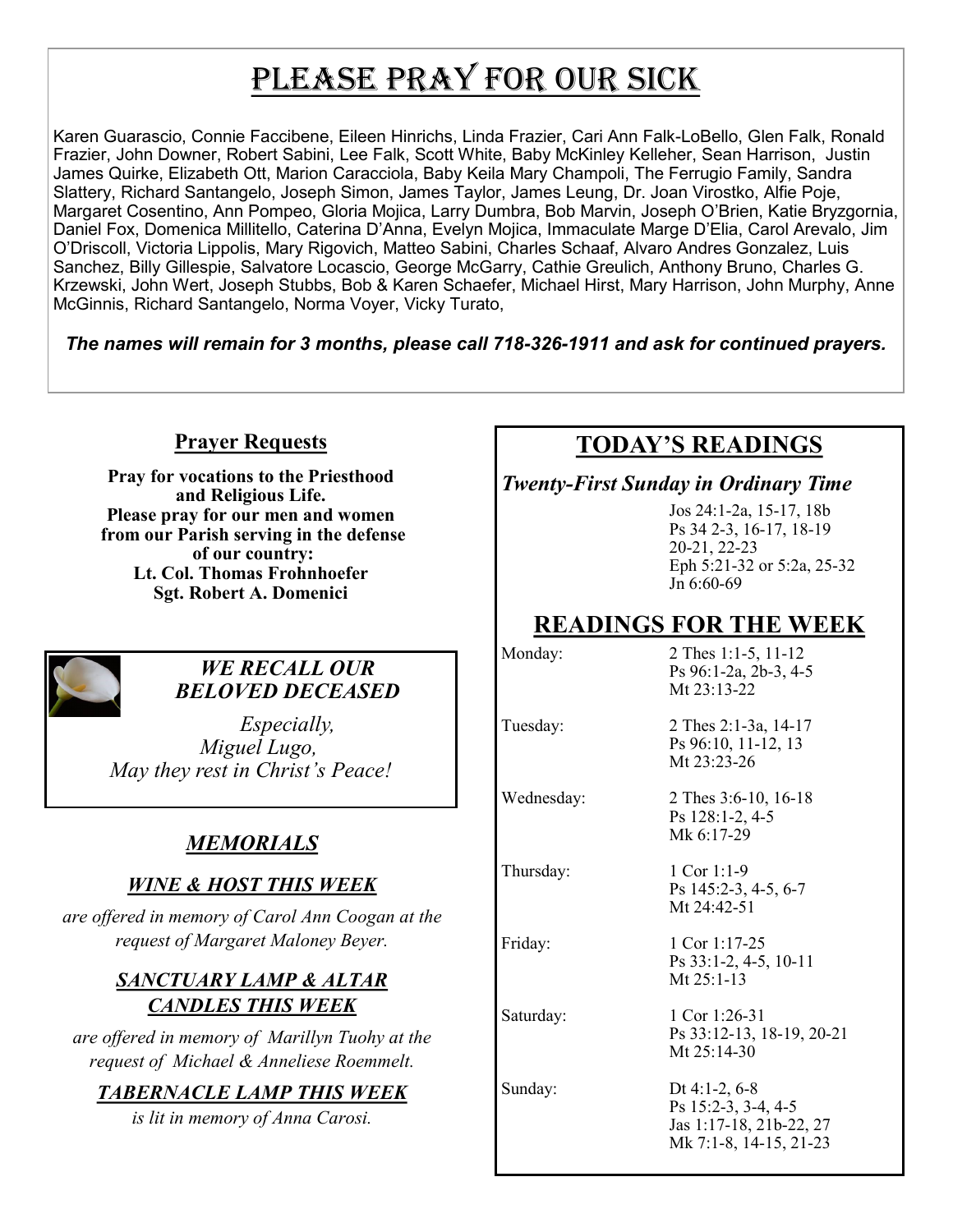

 Gathering together to learn from their Teacher, the apostles also nourished each other by sharing their stories. They supported each other, laughed and cried together, ate and prayed together, and in the process their faith and their lives were enriched.

# **Sign-up Sundays are September 9th and 16th**

#### **PLEASE TAKE NOTE . . .**

The English Choir will resume rehearsals on Tuesday, August 28th at 7pm in the Church. New members are always welcome, especially tenors and baritones!

# **PARISH REGISTRATION**

 Very often, people come to the Rectory asking for a certificate or letter attesting to their being active members of our Parish. That's hard for us to do, if there is no record of their being registered.

 All families worshiping here at St. Margaret's are encouraged to register with the Rectory Offices. All you have to do is complete the following information and drop it into the collection basket. We'll take it from there.

Address:

Phone #:  $($   $)$ -  $-$ 

## **ANNUAL CATHOLIC APPEAL**

 Thanks to the **226 families** who have contributed toward the *2018 Annual Catholic Appeal!* We are now at **\$67,792 in pledges,**  which is **97.7% of our goal of \$69,365.** 

 We still have **\$1,600 to go.** Most of our families have yet to respond, which is rather sad. Whether your gift is large or small, *every family's donation helps.* Please *SUPPORT YOUR PARISH* with whatever you can give. You have until the end of the year to finalize your payment.

#### **RELIGIOUS EDUCATION REGISTRATION**

is ongoing and available online at **www.stmargaret.com** under religious education. As previously announced, Grades 1-3 will meet on Tuesday from 4:15 - 5:15pm, grades 4-6 will meet on Wednesday from 4:15 - 5:15pm, and grades 7&8 will meet on Wednesday from 7-8pm, all classes will be held in the school. New registrants are asked to provide a copy of the child's Baptismal certificate. If you prefer to register in person, please e-mail **stmargaretre@gmail.com**



#### **ST. JOHN THE BAPTIST**

Each of us has a calling to which we must listen. No one will ever repeat the mission of John, and yet all of us are called to that very mission. It is the role of the Christian to

witness to Jesus. We are called to be disciples of Christ. By our words and deeds, we live in the joy of knowing that Jesus is Lord. We do not have to depend upon our own limited resources, but can draw strength from the vastness of Christ's saving grace.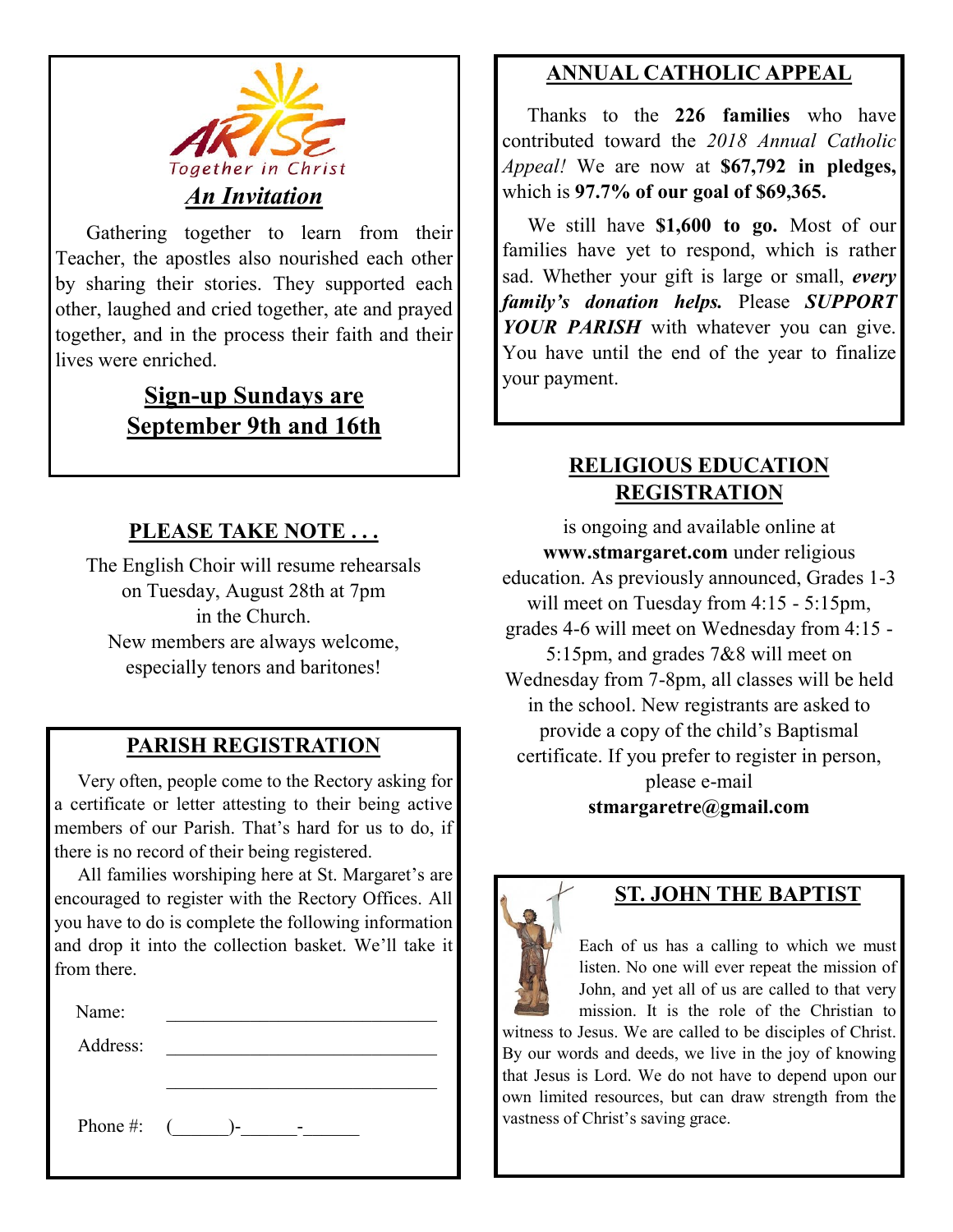

We look forward to the opening of the 2018-2019 school year on **Wednesday, September 5th** for Kindergarten to Grade 8. Early bird begins **Thursday, September 6th** in the cafeteria from 7am - 7:30am. Mark your calendar for our *Meet the Teacher Orientation* for K-Grade 8, on **Thursday, September 13th** at 7pm. We have a few spots still available! Contact Ms. Richardson at **stmargprincipal@gmail.com.**

We have many great programs to offer, including our newly added *STEM lab and Repole Tech Center.*  Our Little Angels Mommy and Me program will start the beginning of October. For more information call The school, **718-326-0922.** 

## **T.A.C.H.S. PREP. PROGRAM**

**Msgr. McClancy Memorial H.S.**

Beginning September 8th, for the first seven Saturdays. For more information contact Ms. Rocco, **718-898-3800, ext. 3.**



# **ST. MARGARET CATHOLIC ACADEMY'S**

# **2ND ANNUAL COMEDY NIGHT**

at the Parish Center on Friday, September 14. Doors open at 7:15pm; show time at 8:15pm. Advance Tickets: \$25pp BYOB and BYOS. **Contact Jeanne at 917-747-6487** or email *stmargoffice@gmail.com.*

# **MEMORIALS AVAILABLE**

Many memorials for altar lamps, sanctuary lamps, and bread and wine are still available throughout the remainder of this year.

 Also, while we no longer celebrate private memorial Masses, families who wish to have an annual or "month's mind" Mass offered for a loved one can join in the memorial Mass celebrated each month for the repose of the souls of those buried from our church during the preceding month. Call the Rectory Offices to make the arrangements. The next memorial Mass will be celebrated at 11:45am Saturday, September 15.

#### **THE 2019 MASS BOOK**

**will open on Friday, August 31 from 9am to 12 Noon in the Parish Hall, and 1 to 5pm in the Rectory office. You will be able to acquire Masses after that time in the Rectory office, from 9am to 12 Noon and 1 to 5pm weekdays.**



#### **THE ST. VINCENT dePAUL FOOD PANTRY** is located at 66-25 79 Place Middle Village, NY

#### **The pantry is open on WEDNESDAY AND SATURDAY from 10am to 12 Noon.**

*Thank you for your very generous support of the "Urgent" need for food. The shelves are comfortably full and we look forward to better serving our less fortunate families. Always in short supply are coffee, bottled juice, mayo, peanut butter and jelly.*

#### **SAVE THE DATE . . . FOR OKTOBERFEST!! SATURDAY, OCTOBER 20TH DETAILS WILL FOLLOW**

**THE RECTORY WILL BE CLOSED ON MONDAY, SEPTEMBER 3RD IN OBSERVANCE OF LABOR DAY MASS IS AT 9:00AM ONLY**